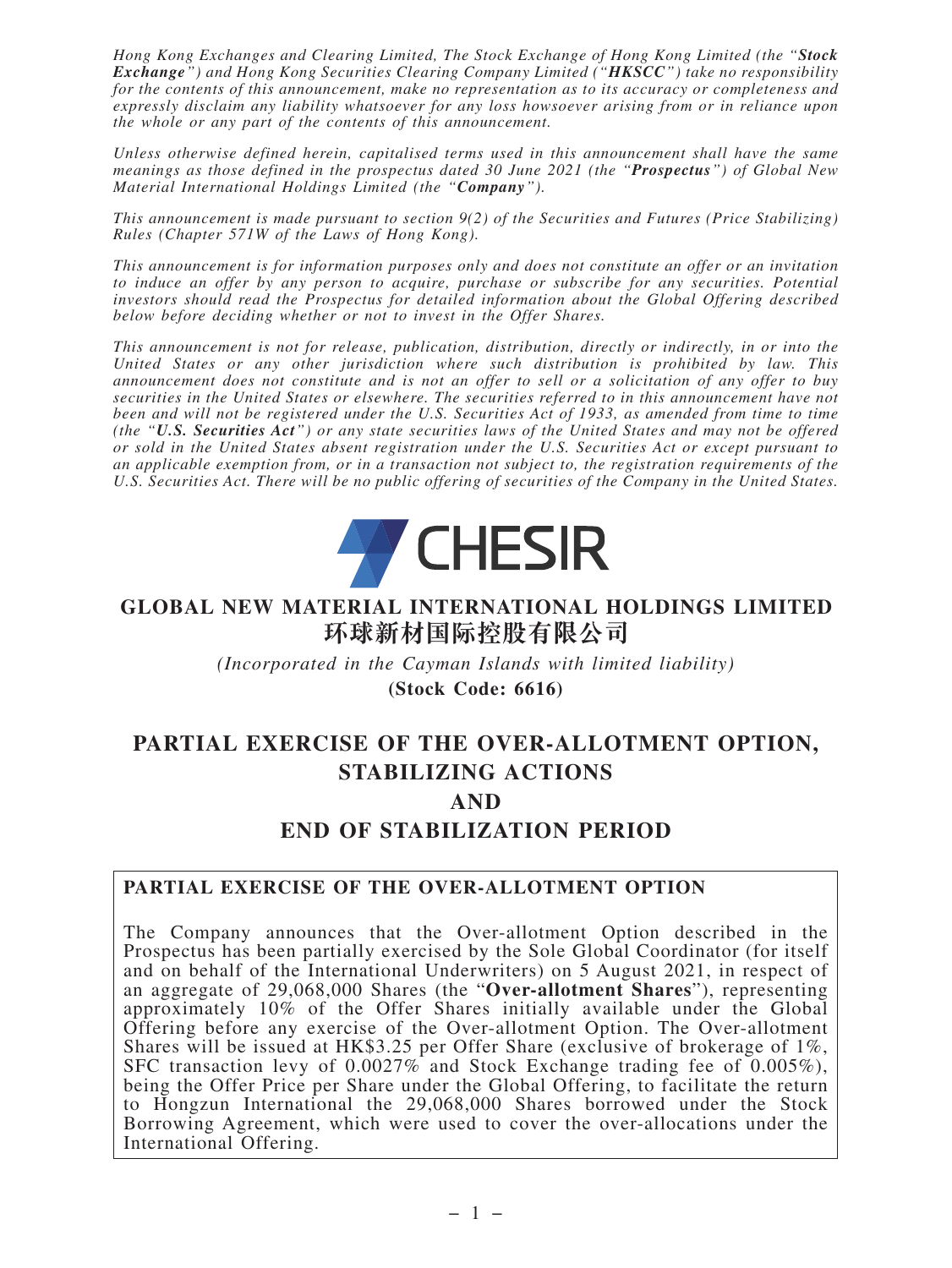### **STABILIZING ACTIONS AND END OF STABILIZATION PERIOD**

The Company further announces that the stabilization period in connection with the Global Offering ended on 5 August 2021, being the 30th day after the last day for lodging of applications under the Hong Kong Public Offering. Further information of stabilizing actions undertaken by the Stabilizing Manager during the stabilization period is set out in this announcement.

### **PARTIAL EXERCISE OF THE OVER-ALLOTMENT OPTION**

The Company announces that the Over-allotment Option described in the Prospectus has been partially exercised by the Sole Global Coordinator (for itself and on behalf of the International Underwriters) on 5 August 2021, in respect of an aggregate of 29,068,000 Shares, representing approximately 10% of the Offer Shares initially available under the Global Offering before any exercise of the Over-allotment Option.

The Over-allotment Shares will be issued at HK\$3.25 per Offer Share (exclusive of brokerage of 1%, SFC transaction levy of 0.0027% and Stock Exchange trading fee of 0.005%), being the Offer Price per Share under the Global Offering, to facilitate the return to Hongzun International the 29,068,000 Shares borrowed under the Stock Borrowing Agreement, which were used to cover the over-allocations under the International Offering.

#### **Approval of Listing**

Approval for the listing of and permission to deal in the Over-allotment Shares has already been granted by the Listing Committee of the Stock Exchange. Listing of and dealings in the Over-allotment Shares are expected to commence on the Main Board of the Stock Exchange at 9:00 a.m. on 10 August 2021.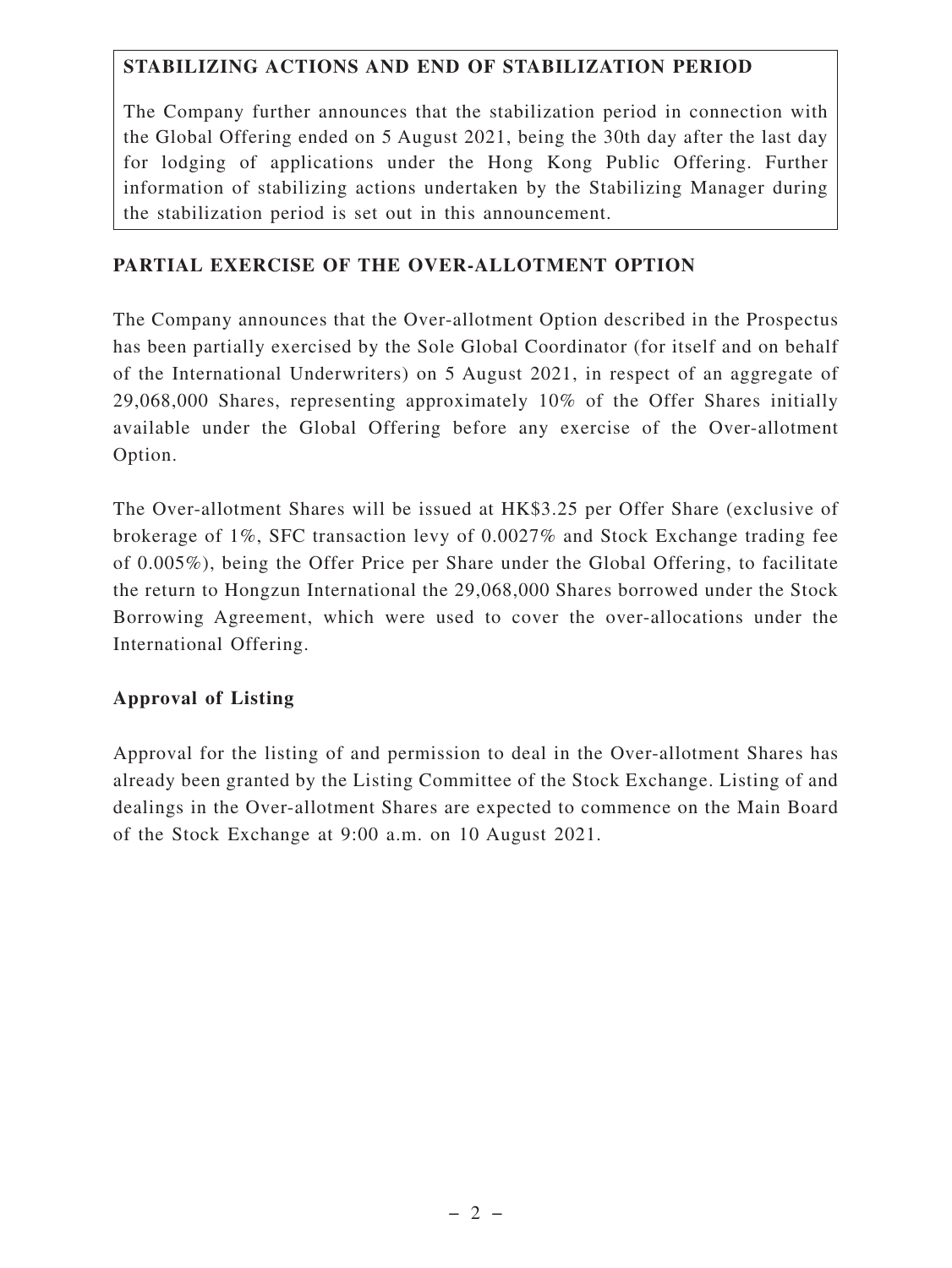## **Shareholding Structure of the Company upon Completion of the Partial Exercise of Over-allotment Option**

The shareholding structure of the Company immediately before and after the completion of the partial exercise of the Over-allotment Option is as follows:

| Immediately before the                                        | Immediately after the     |  |  |
|---------------------------------------------------------------|---------------------------|--|--|
| completion of the partial                                     | completion of the partial |  |  |
| exercise of the Over-allotment exercise of the Over-allotment |                           |  |  |
| Option                                                        | Option                    |  |  |

|                                          |               |               | Percentage to   |               |
|------------------------------------------|---------------|---------------|-----------------|---------------|
|                                          |               | Percentage to |                 | the enlarged  |
|                                          |               | the number of | <b>Enlarged</b> | number of     |
|                                          | Number of     | Shares in     | number of       | Shares in     |
| <b>Shareholders</b>                      | <b>Shares</b> | issue $(\% )$ | <b>Shares</b>   | issue $(\% )$ |
| Hongzun International <sup>(1)</sup>     | 298,546,800   | 25.68         | 298,546,800     | 25.05         |
| Ertian International                     | 44,958,828    | 3.87          | 44,958,828      | 3.78          |
| Seven Colour Pearl Investment            | 27,041,172    | 2.33          | 27,041,172      | 2.27          |
| Liuzhou Qise LP                          | 27,307,200    | 2.35          | 27,307,200      | 2.29          |
| Liuzhou Lianrun LP                       | 1,368,000     | 0.12          | 1,368,000       | 0.11          |
| Liuzhou Colorful LP                      | 26,988,948    | 2.32          | 26,988,948      | 2.26          |
| Hongzun Investment <sup>(1)</sup>        | 298,546,800   | 25.68         | 298,546,800     | 25.05         |
| Mr. $SU^{(2)-(7)}$                       | 426,210,948   | 36.67         | 426,210,948     | 35.76         |
| Mr. $ZHENG^{(2)}$                        | 298,546,800   | 25.68         | 298,546,800     | 25.05         |
| Mr. JIN <sup>(6), (7)</sup>              | 54,296,148    | 4.67          | 54,296,148      | 4.56          |
| Guidong Electric                         | 108,000,000   | 9.29          | 108,000,000     | 9.06          |
| GX Land & Sea                            | 76,726,344    | 6.60          | 76,726,344      | 6.44          |
| Remaining 17 Shareholders <sup>(8)</sup> | 267,176,294   | 22.97         | 267,176,294     | 22.42         |
| Other public Shareholders <sup>(9)</sup> | 284,582,000   | 24.47         | 313,650,000     | 26.32         |
|                                          | 1,162,695,586 | 100.00        | 1,191,763,586   | 100.00        |

*Notes:*

<sup>(1)</sup> Hongzun International is wholly-owned by Hongzun Investment. Therefore, Hongzun Investment is deemed to be interested in all the Shares held by Hongzun International for the purpose of the SFO. Mr. SU is the sole director of Hongzun International.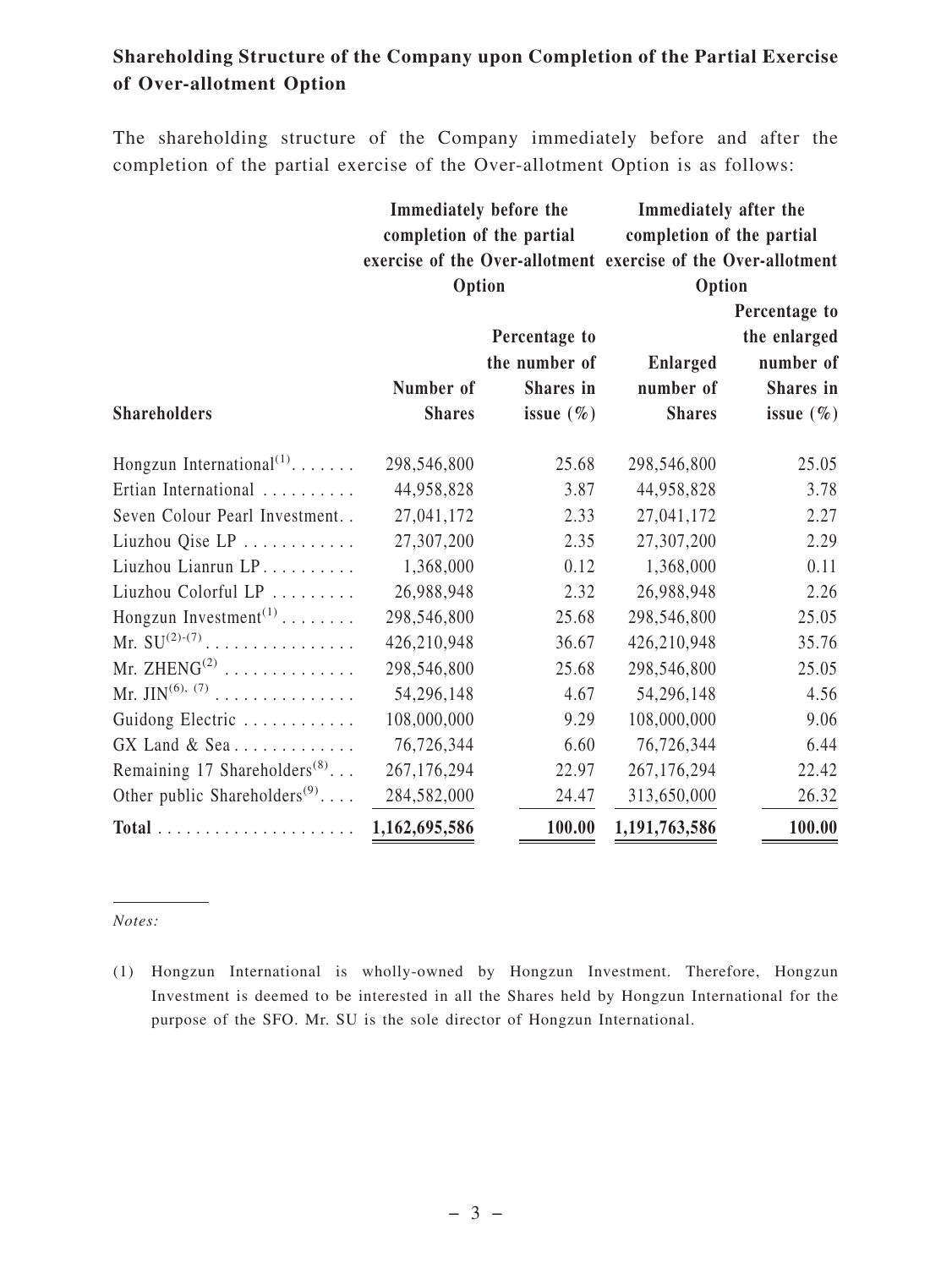- (2) Hongzun Investment is owned as to 51.0% and 49.0% by Mr. SU and Mr. ZHENG, respectively. Therefore, Mr. SU and Mr. ZHENG are deemed to be interested in all the Shares held by Hongzun Investment for the purpose of the SFO. Mr. SU and Mr. ZHENG are also chairman and vice chairman of Hongzun Investment, respectively.
- (3) Ertian International is wholly-owned by Mr. SU. Therefore, Mr. SU is deemed to be interested in all the Shares held by Ertian International for the purpose of the SFO. Mr. SU is the sole director of Ertian International.
- (4) Seven Color Pearl Investment is wholly-owned by Mr. SU. Therefore, Mr. SU is deemed to be interested in all the Shares held by Seven Color Pearl Investment for the purpose of the SFO. Mr. SU is the sole director of Seven Color Pearl Investment.
- (5) The general partner of Liuzhou Lianrun LP is Mr. SU who owns 11,000 shares. The original 24 individual equity holders of Chesir Pearl, who are limited partners and Independent Third Parties, own 217,000 shares. Therefore, Mr. SU is deemed to be interested in all the Shares held by Liuzhou Lianrun LP for the purpose of the SFO. For the avoidance of doubt, there is no individual limited partner contributed more than one-third of the capital contribution of Liuzhou Lianrun LP.
- (6) The general partner of Liuzhou Qise LP is Mr. SU who owns 10,000 shares. Mr. JIN, being one of the limited partners, owns 1,565,200 shares and the original 18 individual equity holders of Chesir Pearl, who are limited partners and Independent Third Parties, own 2,976,000 shares. Therefore, Mr. SU and Mr. JIN are deemed to be interested in all the Shares held by Liuzhou Qise LP for the purpose of the SFO. For the avoidance of doubt, there is no individual limited partner (except Mr. JIN) contributed more than one-third of the capital contribution of Liuzhou Qise LP.
- (7) The general partner of Liuzhou Colorful LP is Mr. SU who owns 10,000 shares. Mr. JIN, being one of the limited partners, owns 1,500,000 shares and the original 18 individual equity holders of Chesir Pearl, who are limited partners and Independent Third Parties, own 2,988,158 shares. Therefore, Mr. SU and Mr. JIN are deemed to be interested in all the Shares held by of Liuzhou Colorful LP for the purpose of the SFO. For the avoidance of doubt, there is no individual limited partner (except Mr. JIN) contributed more than one-third of the capital contribution of Liuzhou Colorful LP.
- (8) The remaining 17 Shareholders comprise China Banyan Capital INT Holdings Ltd, CHUANFU INT CAPITAL GROUP LTD (川富國際資本集團有限公司), WEIXINGZHICHEN INTERNATIONAL INVESTMENT LTD, LINGTAO Capital INT Group Limited, Zhejiang Venture Capital Group Co., Ltd, Xuanhai Capital INT Group Limited, Dice Hongze Ltd, Furui Innovation (Xia Men) Emerging Industry Investment Partnership Enterprise (Limited Partnership) (福睿创信(厦门)新兴产业投资合伙企业(有限合伙)), Zhuhai Gejin Guangfa Xinde Intelligent Manufacturing Industry Investment Fund (L.P.), Capital Pearls International Investment Ltd, Ronghui Longma Capital Ltd, China Huazhen Equity Investment Co., Ltd. (中 風投華臻股權投資有限公司), JINYI Technology & Innovation Investment Management Co., Ltd., GF Qianhe, LIU Zhihe, Dena Well Investment Limited and GUOLING CAPITAL MANAGEMENT LTD (國瓴資本管理有限公司).
- (9) These refer to Shareholders who subscribed for the Shares of the Company under the Global Offering.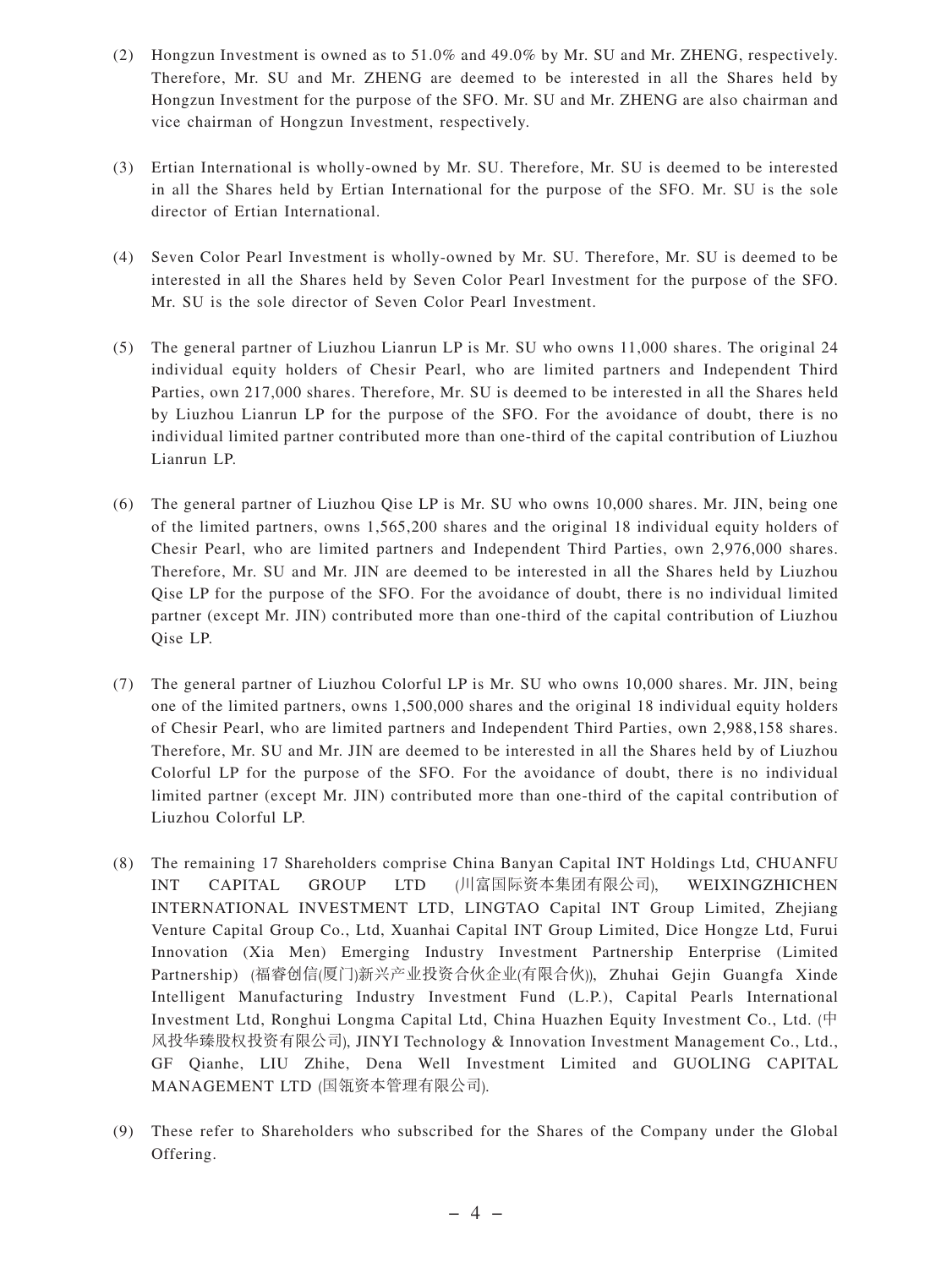#### **Use of Proceeds**

The Company will receive additional net proceeds of approximately HK\$91.2 million (after deducting the underwriting fees and commissions and estimated expenses payable by the Company in connection with the partial exercise of the Over-allotment Option) for the 29,068,000 additional Shares to be issued and allotted following the partial exercise of the Over-allotment Option. The Company intends to utilise the additional net proceeds for the purposes as set out in the section headed "Future Plans and Proposed Use of the Net Proceeds from the Global Offering — Proposed use of the net proceeds from the Global Offering" of the Prospectus.

#### **STABILIZING ACTIONS AND END OF STABILIZATION PERIOD**

The Company announces that the stabilization period in connection with the Global Offering ended on 5 August 2021, being the 30th day after the last day for lodging of applications under the Hong Kong Public Offering.

The stabilizing actions undertaken by the Stabilizing Manager, or any person acting for it during the stabilization period are set out below:

- (i) over-allocation of an aggregate of 29,068,000 Shares under the International Offering, representing approximately 10% of the Offer Shares initially available under the Global Offering before any exercise of the Over-allotment Option;
- (ii) the borrowing of an aggregate of 29,068,000 Shares from Hongzun International by the Stabilizing Manager pursuant to the Stock Borrowing Agreement to cover the over-allocations under the International Offering. Such borrowed Shares will be returned and redelivered to Hongzun International in accordance with the terms of the Stock Borrowing Agreement;
- (iii) successive purchases of an aggregate of 2,814,000 Shares in the price range of HK\$3.20 to HK\$3.25 per Share (exclusive of brokerage of 1%, SFC transaction levy of 0.0027% and Stock Exchange trading fee of 0.005%) on the market during the stabilization period, representing approximately 0.97% of the Offer Shares initially available under the Global Offering before any exercise of the Over-allotment Option. The last purchase made by the Stabilizing Manager or any person acting for it on the market during the course of the stabilization period was on 20 July 2021 at the price of HK\$3.23 per Share (exclusive of brokerage of 1%, SFC transaction levy of 0.0027% and Stock Exchange trading fee of 0.005%); and